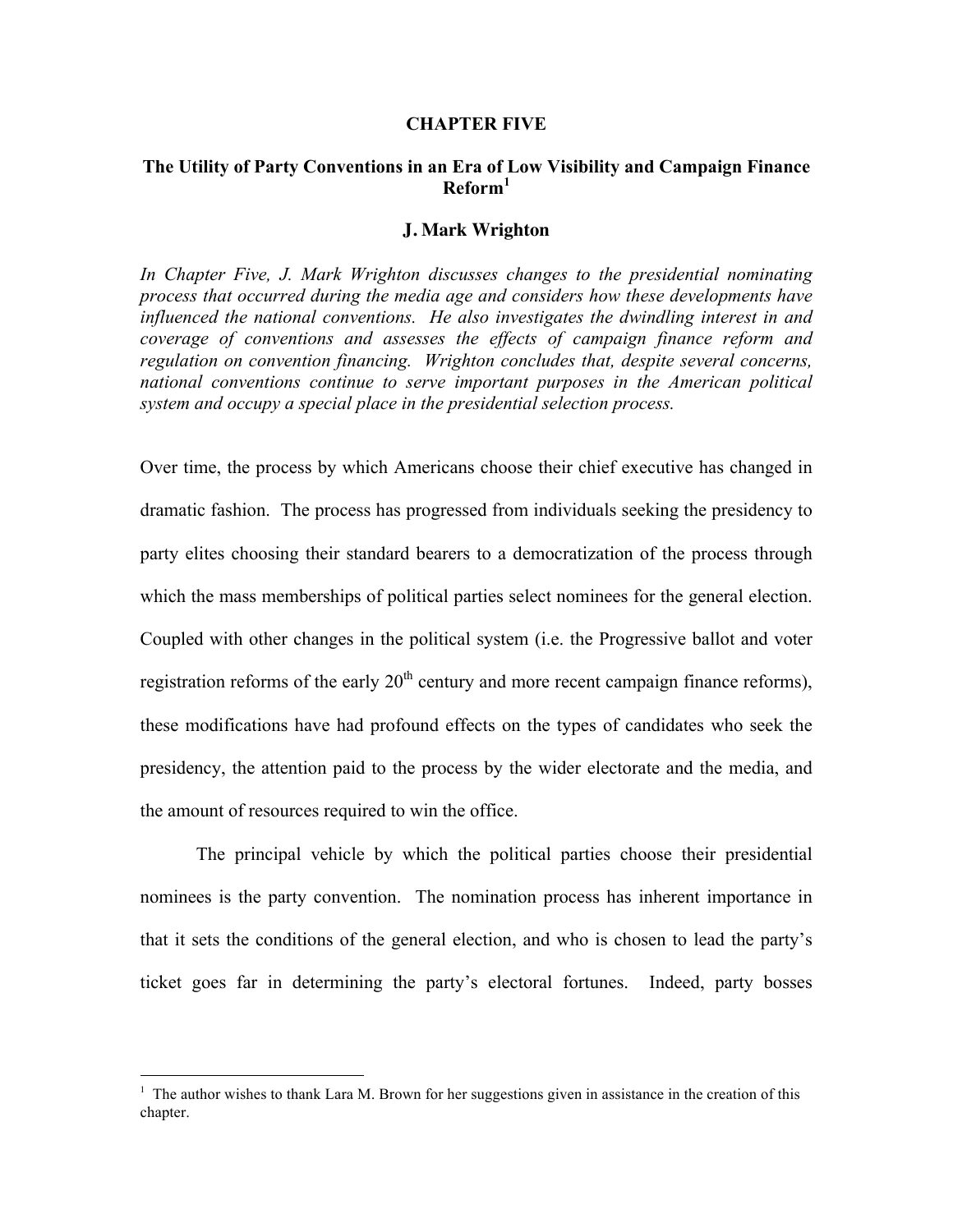understood well the impact that determining who would carry their standards had on the general election.<sup>2</sup>

The nomination process itself has changed extensively over time. Each time a process change has occurred, the effect has been to open up, or "democratize," the process further. In order to understand the current state of affairs in the American presidential election system, one must recall that significant changes have come in the last 35 years as more registered partisans have gained access to the process through participation in party primaries to select delegates to a national convention. The shift from party caucuses to a primary election process for committing party delegates to candidates prior to the nominating convention has further reduced the control party elites once had.

Recently, however, party chairs have found ways to affect the outcome of the presidential nominating process by adjusting the process prior to the convention. This has occurred principally through an ever-increasing frontloading of the schedule of state party presidential primaries. The resulting clustering of state primaries closer to the front of the process has made available many more delegates much earlier in the process. In 2004, the Democratic Party had – in Senator John F. Kerry of Massachusetts – a candidate with enough delegates in hand to claim the nomination by March 2, an extremely early date. As we will see, such extreme frontloading places intense pressure on candidates to raise large amounts of money earlier and forces those without large amounts of resources to withdraw from the process sooner.

 $\frac{1}{2}$ <sup>2</sup> William Marcy "Boss" Tweed of Tammany Hall understood well his potential control over electoral outcomes afforded by controlling the nominating process when he remarked, "I don't care who does the electing as long as I get to do the nominating."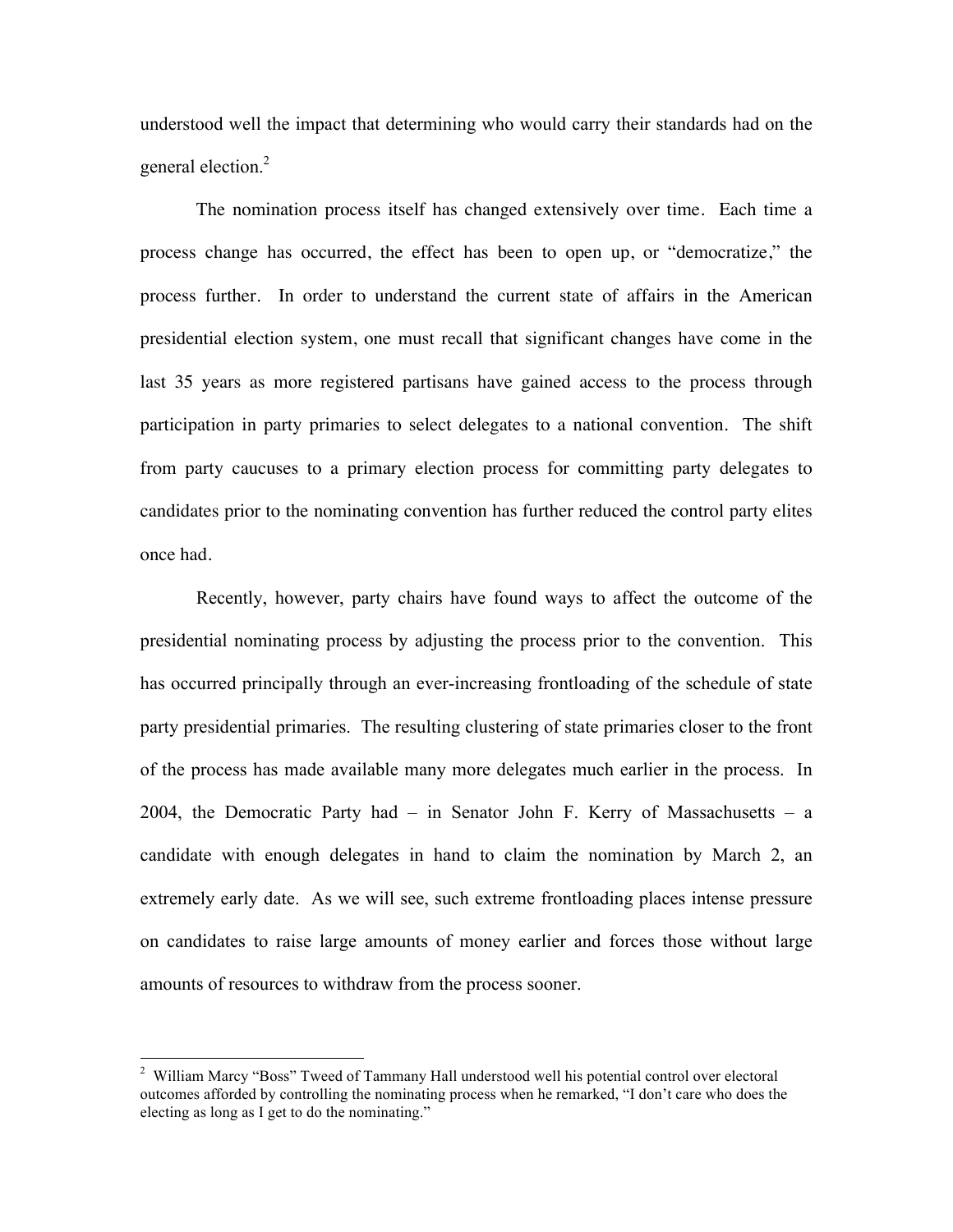Further, in the period leading up to the conventions, frontloading has virtually removed much of the suspense surrounding the identity of the nominees. Because of the highly frontloaded processes for committing delegates, at least one candidate in each party is assured of arriving at the convention with enough delegates for the nomination. Thus, for outside observers of the political process, conventions appear to have become nothing more than "unity" events or four-day "commercials" for the parties and their candidates. We will see that the party conventions retain important purposes despite this lack of suspense.

Concomitant with the change from a party caucus process to a frontloaded primary process for selecting presidential candidates is an escalating decline in the attention paid to the process. Despite potential candidates considering runs for the presidency now almost four years in advance, the electorate seems not to pay attention to the process until the year – or sometimes not even until up to several months – before the election. Indeed, many voters now appear to be ignoring the conventions, thinking them to be no more than opportunities for speechifying with the "usual" partisan rhetoric.

Prior to the primary season, presidential candidates respond to demands placed upon them by this "invisible primary" by purchasing early paid media and seeking as much "free" media as possible. Doing so provides candidates opportunities to introduce themselves and their policy positions to those in the electorate who may be paying attention. With the assistance of an attentive media looking for stories, this ideally translates into a "buzz," which assists candidates' fundraising and endorsements efforts further along in the process of capturing the nomination.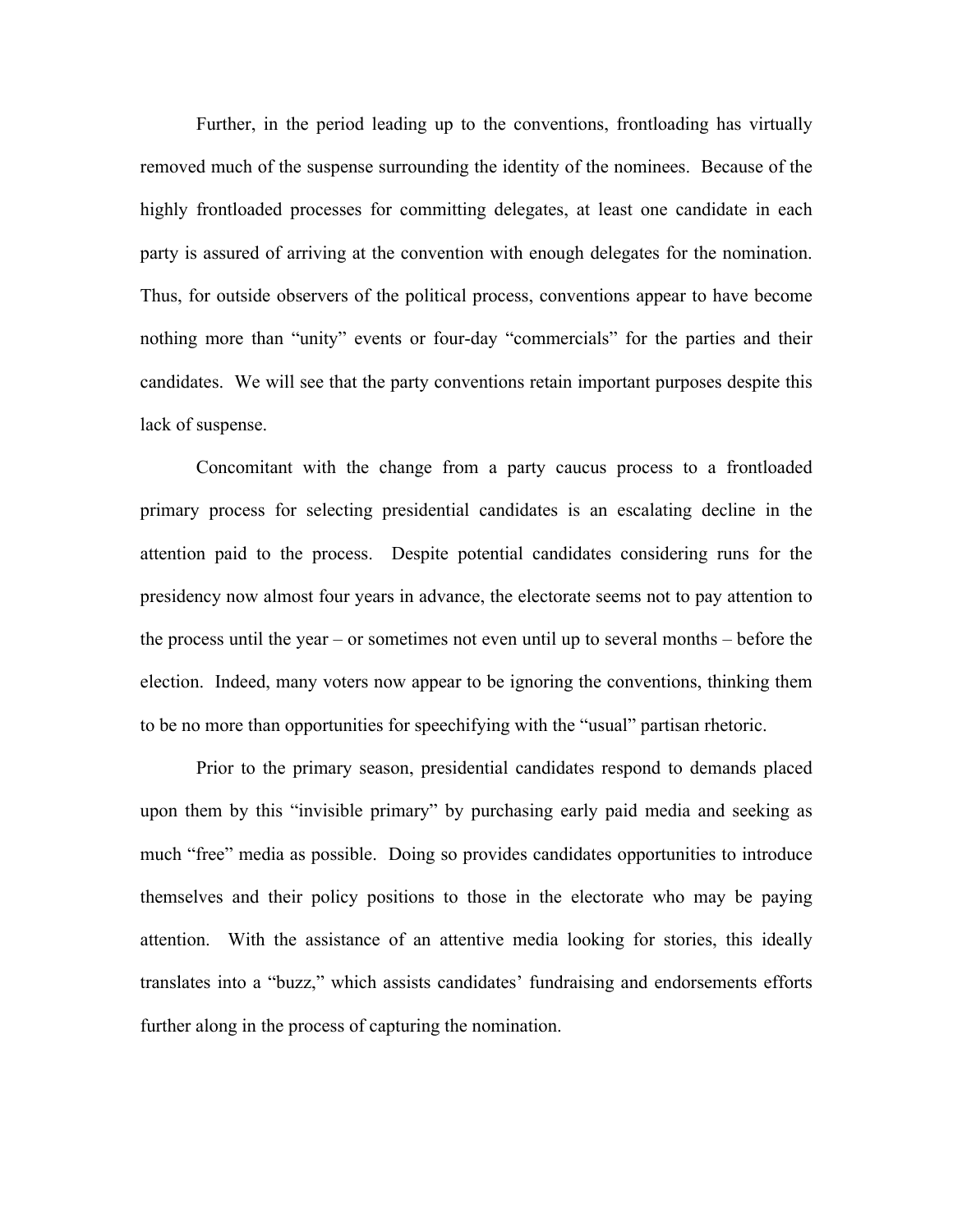As the summer of the presidential election year comes to a close, the parties try to attract viewers to their conventions by offering grand themes for their productions. In recent times, the parties have sought to attract viewers to their conventions and to "entertain" them with pop music acts scattered between the speeches, elaborate video biographies of the candidates, and "convention jockeys" on the floor and from remote locations.

For its part, the media – in its dual role as agenda-setter and public mood reflector – may, at first, be reluctant to cover the process until candidates take sufficient steps to enter the race. Once this occurs, the "horse race" metaphor (Who is up? Who is down?) dominates the coverage. $3$  Once the race is on, substantive issues of the moment may drop dramatically in their relative importance and coverage.<sup>4</sup>

Overlaid on the entire presidential election process is the ever-increasing requirement for large amounts of resources in order for a candidate to garner a nomination and for the parties to showcase their nominees. Getting through to primary voters who are not paying attention and generating a "buzz" about a candidacy require the expenditure of money early and often. A process of "natural selection" occurs to the extent that those candidates who are able to do this successfully and translate it into early success and momentum are the ones most likely – regardless of their objective ability to win the general election – to become the parties' nominees. Additionally, parties must

3 <sup>3</sup> In 2000, the percentage of "horse race" coverage jumped to 71 percent (from 48 in 1996 and 58 in both 1988 and 1992). See Table 6.2 in *Is This Any Way to Run a Democratic Election?* by Stephen J. Wayne, p. 129.

<sup>&</sup>lt;sup>4</sup> As an example, in 2004, the media's obsession with the potential order of finish in the Democratic Party nomination race hit a zenith at a debate in New Hampshire when the moderator focused most of the discussion – much to the chagrin of some of the candidates – on the frontrunner status of former Vermont Governor Howard Dean and his endorsement by former Vice President Al Gore. Six weeks later, Gov. Dean's campaign fell apart after successive defeats in Iowa and New Hampshire.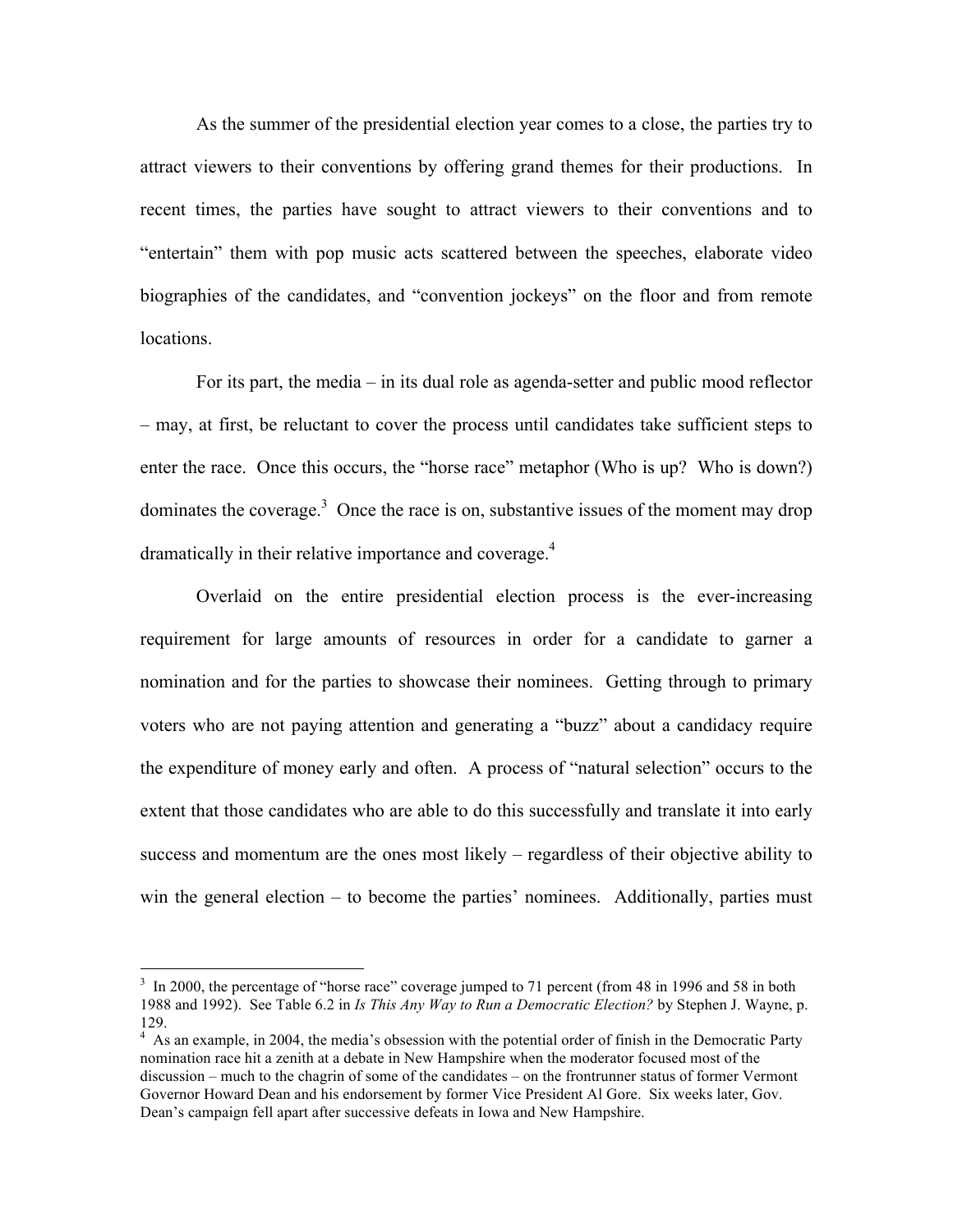raise and spend large amounts of money in order to capture the attention of and to influence voters during their conventions.

The demand for early and big money engendered by the process stands in marked contrast to the recent push for campaign finance reform, however. As the process has been opened up to more participation among partisans, the financing of American elections has been increasingly regulated. Reformers generally bemoan the amount of money in the political system and the perceived influence it may have in the political system, yet most reforms have the counterintuitive effect of increasing the amount of money in politics, reducing the accountability of that money – or worst yet for reformers – both. Additionally, we will see that the most recent round of reform has actually *increased* the influence groups and individuals might have through donations to the party conventions.

The purpose of this chapter is two-fold. First, this chapter will further explore the changes in the nominating process and their effects on the party conventions outlined above by going into more historical depth with some data to elucidate the trends. Second, I will attempt in this chapter to make an assessment as to whether the party conventions continue to provide any serious benefit to the process or stand as the expensive partisan "commercials" they are charged with being.

#### **A Changing Nomination Process: Coming Full Circle?**

The period leading up to the conventions consists of a process through which potential party nominees campaign around the country and attempt to amass enough delegates committed to them in order to claim the nomination on the convention's first ballot. During the process, each party – through a contested nomination process – has an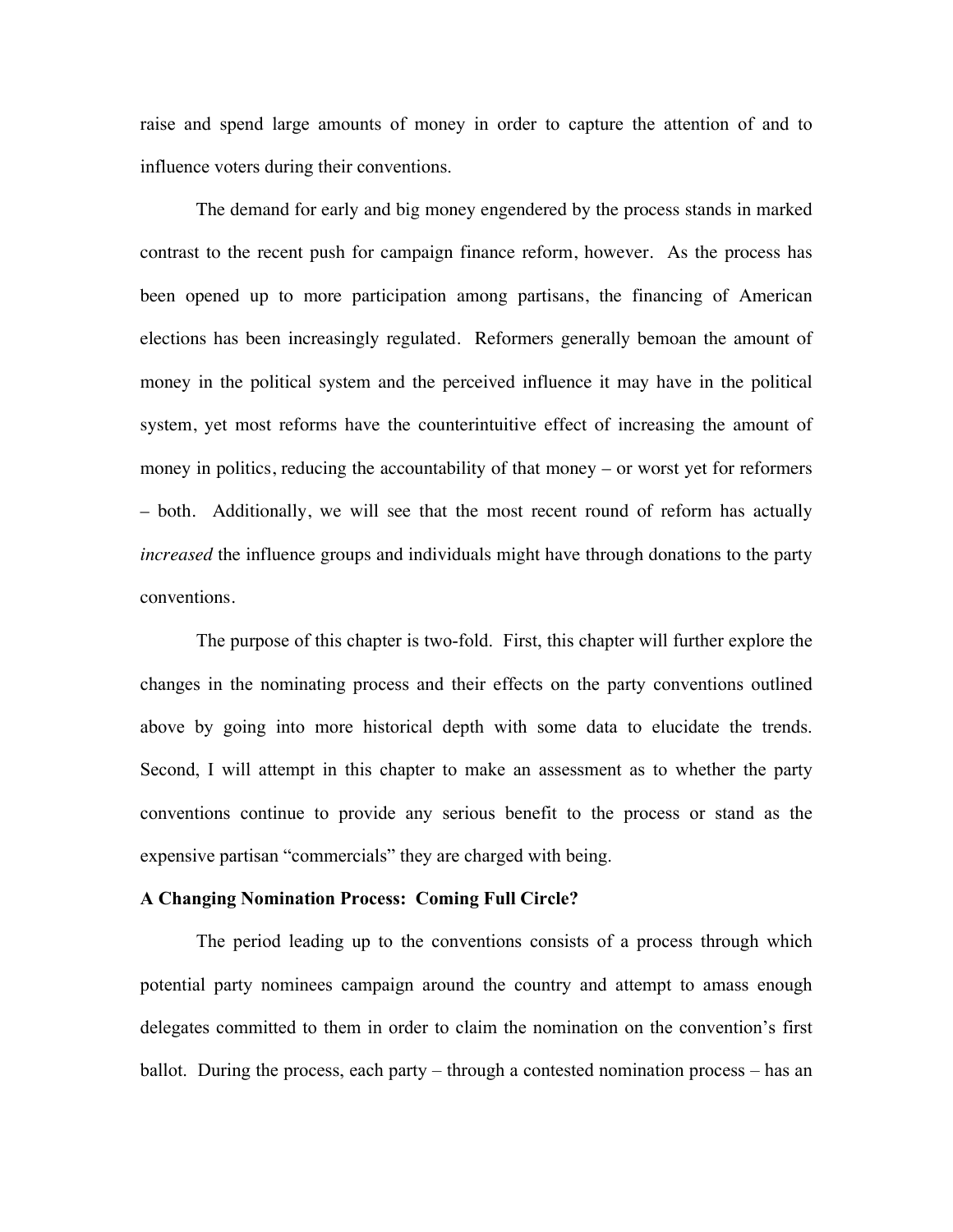implicit discussion about the issues of the day and how each potential candidate will address them. In order to become a party's presidential nominee, one needs to claim a majority of the party's available delegates.

The process of how delegates are committed to particular party candidates for president reflects the general expansion of other electoral processes in the American political system. Over time, the process has devolved from relatively small numbers of partisan elites to mass partisan electorates participating in state-by-state elections to commit delegates to candidates. Additionally, the parties have dramatically frontloaded their primary schedules with the effect of making their conventions "coronations" of their nominees. This section explores the extent to which this process has changed and how those changes have affected the character of the parties' national nominating conventions.

#### **Back in the Day: Brokered Conventions and King Caucus**

For a relatively brief period of their history, political parties in the United States did not hold nominating conventions. In the early 1800s, there were meetings of the parties' respective congressional caucuses. It would not be until the 1830s, however, when parties would begin formally holding meetings of party members from around the country for the purpose of nominating individuals to carry their standards in the general election for president.<sup>5</sup> Individual states did have processes by which they named delegates to these conventions, but the delegates usually were partisan officeholders in state legislatures. There was very little suspense at these meetings as the party's bosses had conferred prior to the meeting – very likely in the apocryphal "smoke-filled room" – and decided who the party's nominee would be. Each party luminary would then deliver

5  $5$  For a description of the process leading up to the first nominating convention in Baltimore, MD in May of 1932 see *Why New Hampshire?* by Hugh Gregg and Bill Gardner.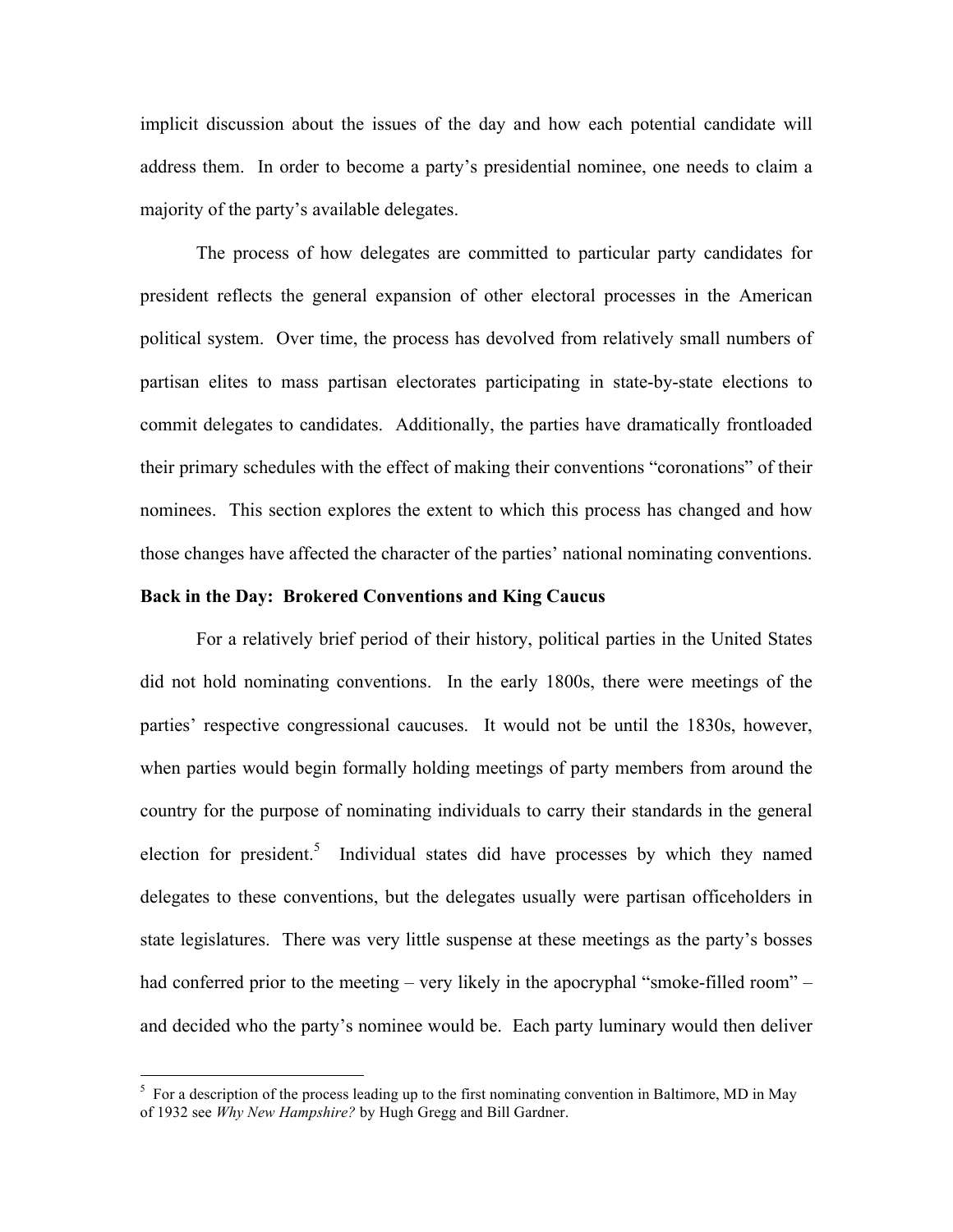a large bloc of delegates in support of the pre-determined choice. This process held very little external suspense, was not open to party rank-and-file members, and provided a means by which those in control of the parties could maintain their influence and loyalty to the party through the rewards system.

Over time, the process opened up slightly as each state party organization began holding caucuses of party activists and elites in order to commit delegates to the national nominating convention. The caucus process forced candidates for president to let go of the "front porch" style of previous campaigns, to begin addressing the concerns of different regions of the country, and to appeal to the local partisan elites in each state. However, "King Caucus" – while opening up the nominating process slightly – was still fairly unrepresentative of the parties' rank-and-file memberships. The activists who participated in the caucus process possessed a smaller (albeit a larger one than the process with only state legislative partisans participating) variation in party loyalty and viewpoints than did the parties' broader memberships.

The turn of the  $20<sup>th</sup>$  century found a reform movement sweeping the nation. The Progressive movement – in addition to pushing for voter reforms such as the secret ballot and voter registration prior to elections – advocated a further expansion of the definition of those eligible to participate in the parties' nomination process. The movement supported a change from caucuses to a system of party primaries, the results of which the parties might use to commit delegates to particular candidates at the nominating conventions.

Over the course of the past century, the major parties have employed this method to an increasing degree, resulting in a much broader participation by rank-and-file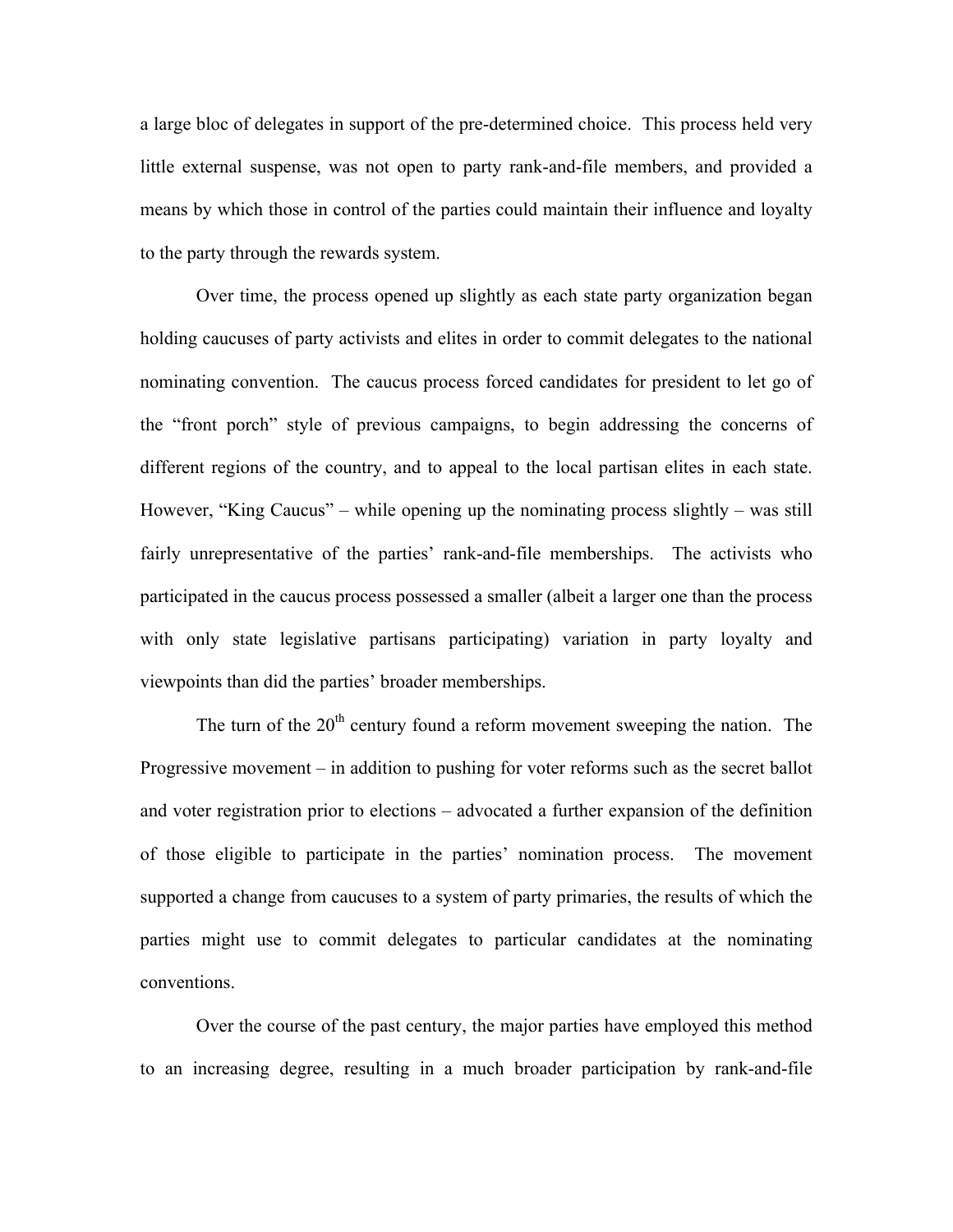members. In 1912, the Democratic Party held 12 primaries and chose 33 percent of its delegates by primary elections; in the same year, the Republican Party held 13 primaries and chose 42 percent of its delegates through the more participatory process. By 2000, the parties held primaries in 40 or more states and selected more than 85 percent of their delegates through a primary process.  $6$  As a result of the increased use of state party primaries as the means by which to commit delegates to candidates – and their subsequent frontloading, 1952 would become the last year in which the nomination process exceeded one ballot at the convention.

#### **The Front-Loaded Coronation**

While the movement from caucuses to primaries represented an important change in the process, the last 30 years have seen more profound changes in the way in which candidates collect delegates toward the number needed to capture the nomination. The major transformation in the process arose in the form of an ever-increasing frontloading of the primary schedule. Its most significant effects have been the demands placed upon candidates. Prospective presidential candidates must now raise money and support among early-state party elites earlier than ever.

While the Iowa caucuses and the New Hampshire primary have maintained their relative positions at the outset of the process, the national parties have allowed more state party organizations to move their contests closer to the beginning. More and more, states have sought the advantages of greater influence and coverage by the candidates and the media associated with early primary contests. Indeed, an over-time glimpse at the relative percentages of delegates available early in the primary season reveals the extent of frontloading. In the 1960 Democratic primary season, 56 percent of the available

6 From Table 7.1 in *Is This Any Way to Run a Democratic Election?* by Stephen J. Wayne, p. 156.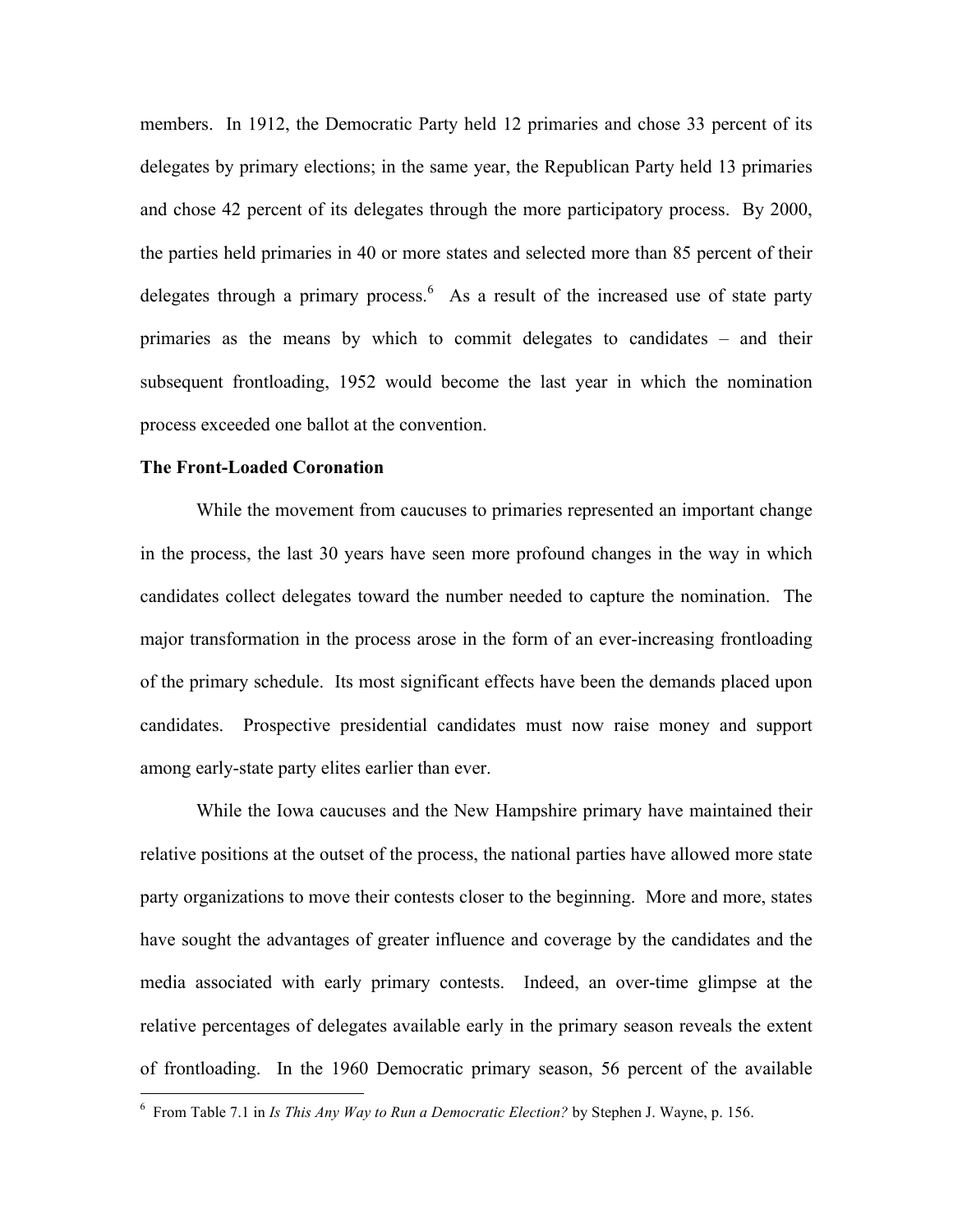delegates were not committed until the first week of May; in 1996, 51 percent of the party's delegates were available by the third week in March.<sup>7</sup> With such a larger percentage of delegates available earlier in the process, the party nominations are now effectively settled in the six weeks following the Iowa caucuses. $\delta$  Thus, while enhancing voter information about the candidates as candidates make themselves known earlier in the process, frontloading produces significantly lower turnout rates further "downstream" in the primary season as primary outcomes have less effect in determining the nominee.

#### **Everything Old is New Again**

With the parties' nominations effectively settled in March of the presidential election year, the conventions have become – to outside observers – events at which "coronations" rather than nominations occur. To some they may resemble the past process – if not in exact method then in effective outcome. While party bosses may not be choosing the nominees, an ever-decreasing number of state party organizations is effectively choosing them.

Further, the five to six months between harvesting enough delegates to capture the nomination and the convention enhances the challenge of running for president by reducing the candidates' visibility among the electorate. While the extra time gives them the ability to raise and to spend more primary dollars, candidates must work to overcome the temptation to "coast" into the convention. During the same lull in the action, the temptation for voters and the media may be to "tune out" once the parties have a nominee in hand.

<sup>7</sup> Andrew E. Busch and William G. Mayer. "The Frontloading Problem" in *The Making of the Presidential Candidates, 2004* ed. William G. Mayer (Lanham, MD: Rowman and Littlefield, 2004).

 $\delta$  In 2004, Senator John F. Kerry accumulated a majority of available delegates after the March 9 primaries.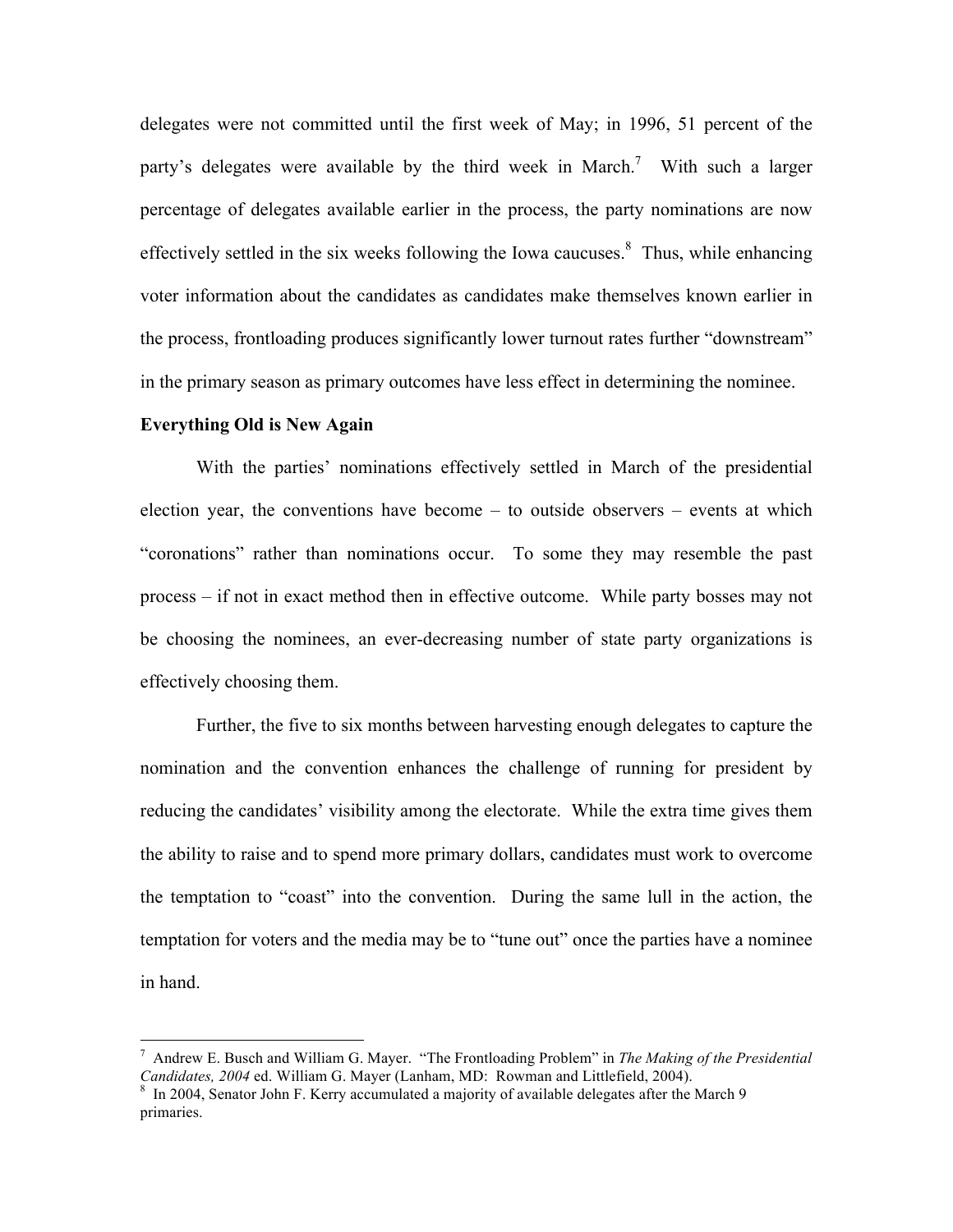#### **A Dwindling Interest in and Coverage of the Conventions**

Contrary to what one might surmise about the interest of the electorate in the presidential campaign, one does not observe an upward climb in it as the November election approaches. Rather, the voters' interest appears to peak at the time when the parties are in the final stages of determining a nominee. As explored above, the everincreasing frontloading of the process has resulted in candidates amassing a majority of the necessary delegates very early. It should be no surprise then to see that voter interest in the 2000 presidential election campaign dropped precipitously after March of that year.<sup>9</sup> With the conventions now occurring five to six months after the nomination process, one should expect a small number of viewers as well as sinking amounts of media coverage.

## **Fewer and Fewer Viewers**

The figure below demonstrates the steady decline in television ratings for the party conventions.<sup>10</sup> There are at least three potential explanations as to why fewer viewers are tuning into the conventions. Fewer in the electorate may watch the convention proceedings because the nominee is now "predetermined," they may not watch because the parties have stripped and scripted the conventions so that they now provide little substantive debate of the issues of the day, or they may be getting more of their political information from other sources.

First, the frontloaded primary process now produces party nominees well in advance of the occurrence of the conventions. In the presidential election process, there is nothing more dramatic than not knowing who the party's nominee will be as a party

9  $9$  See Figure 4 from "Is There a Future for On-the-Air Televised Conventions" by Thomas Patterson available at http://www.cfinst.org/eguide/partyconventions/background/papers.html.<br><sup>10</sup> Preliminary figures for 2004 indicate relatively steady ratings.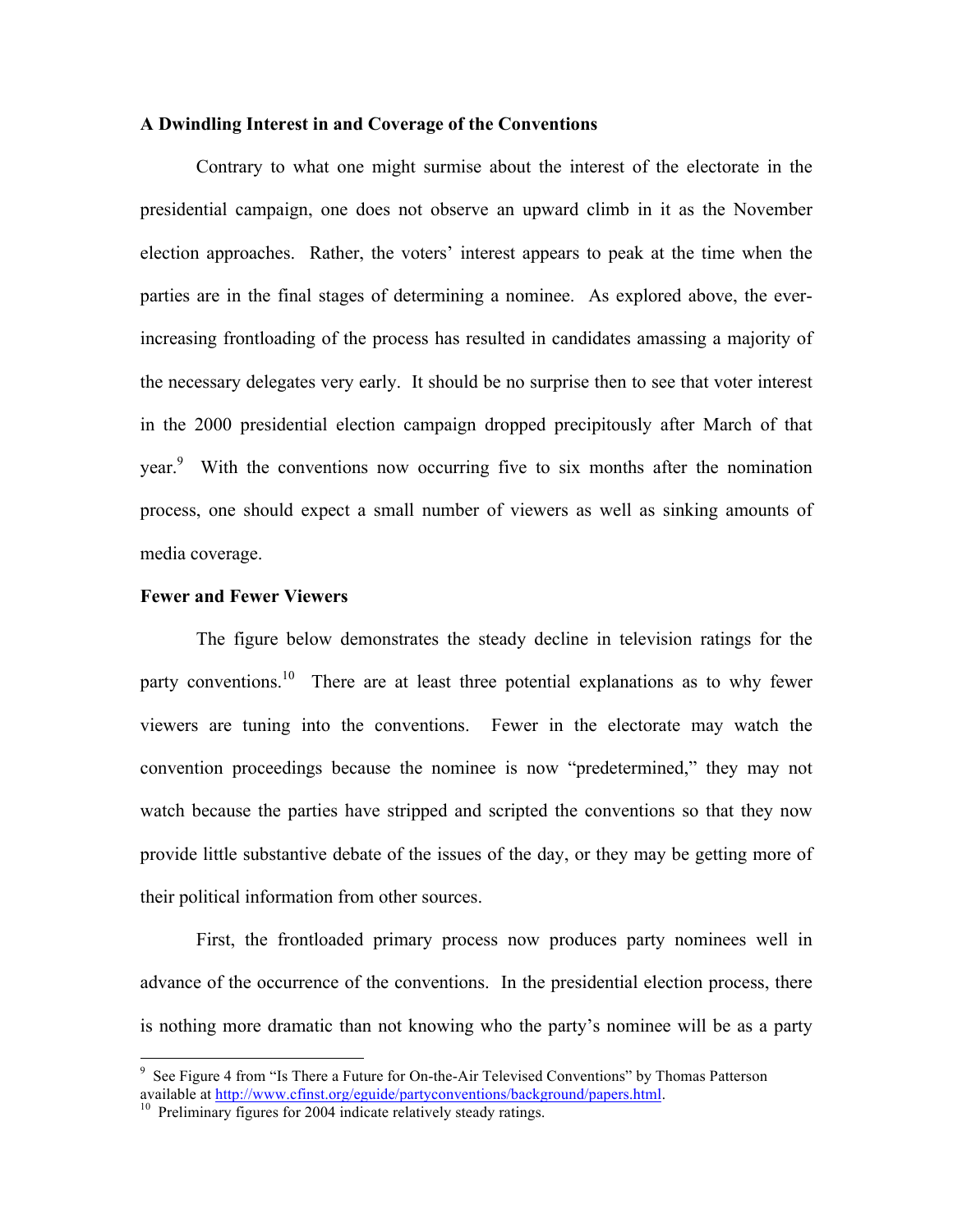convention begins. Indeed, those who miss "the good old days" might well yearn for the now unlikely possibility of the "brokered" convention in which no candidate arrives with a majority of delegates and speculation abounds about what deals may be necessary to cobble together a majority. The rules changes binding delegates to their pre-convention commitments and an expanding the use of the primary – derived from the McGovern-Fraser Commission study of the Democratic presidential nomination process – went far in removing much of the suspense from the conventions.



TV Ratings and Hours of Coverage, 1960-2000

From http://www.cfinst.org/eguide/partyconventions/background/media.html. Reproduced with permission of the Campaign Finance Institute.

Second, because the conventions appear to have become "scripted commercials," voters may be tuning out. The 1968 Democratic Convention in Chicago stands as a potential watershed event in that the antiwar protests in the streets of the Windy City took attention away from and marred – to some extent – the proceedings in the hall. Since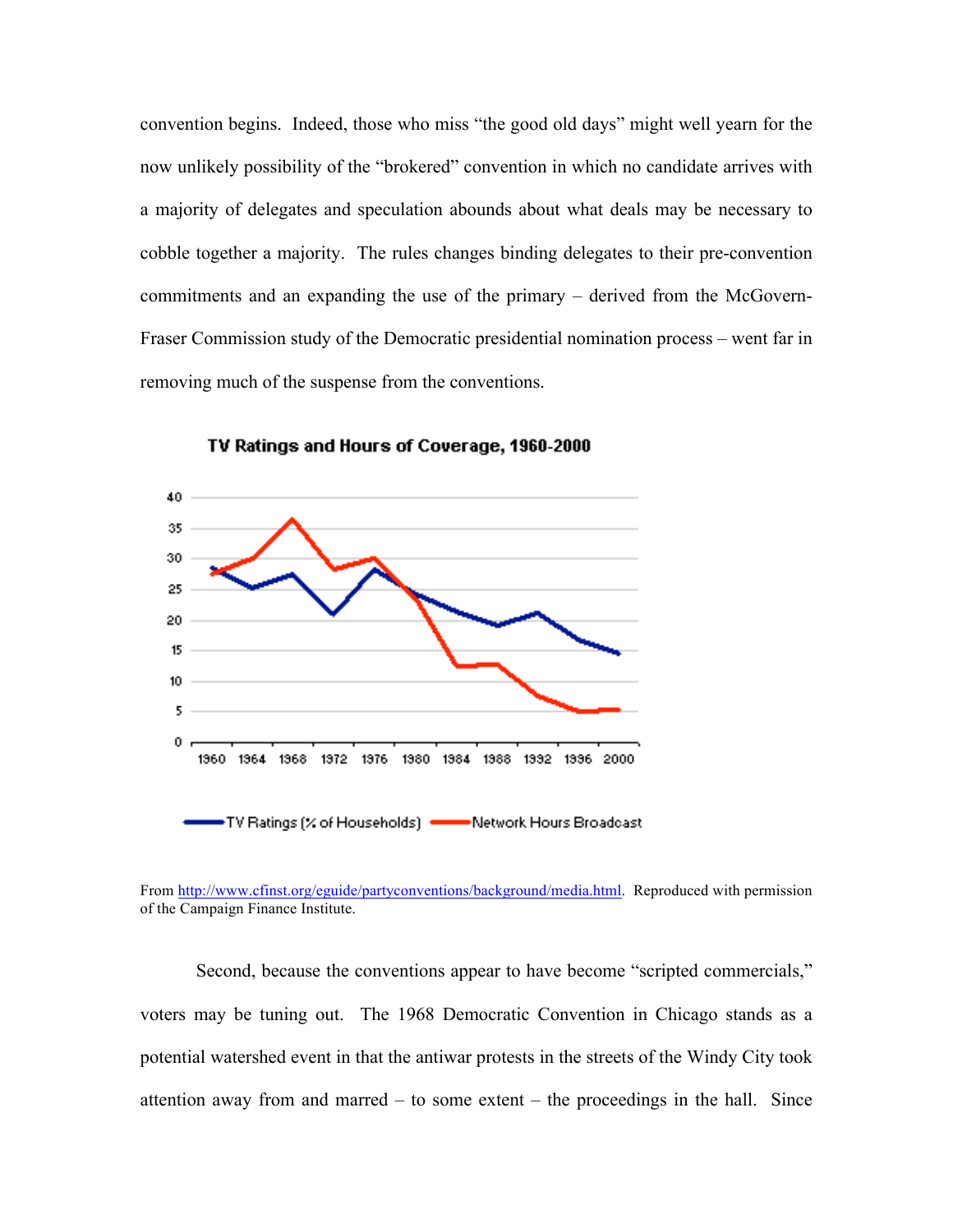then, the parties have tightly controlled the events and messages of their conventions. In 2004, each party carefully structured its convention around a central theme and used the speakers on each night to communicate a finely-tuned portion of the message the party wanted to convey to the electorate. Voters may simply be bored with the prepackaged political messages each convention now presents. Even partisans bemoan the lack of substantive discussions at the party quadrennial meeting.

Finally, voters are relying on a much wider array of sources for their political information. Within the television medium itself, there has been a dramatic shift away from the traditional networks toward cable outlets. There has also occurred a steep increase in reliance on Internet news outlets. $11$  Instead of viewing an event which has little drama and appears to be scripted so as to remove much controversy, the electorate seems to be fragmenting as voters seek sources of information which better fit into their increasingly hectic lives and desire for reinforcement of their beliefs.<sup>12</sup> Thus, voters have found other ways to remain connected to the political campaigns.

#### **The Plummeting (and Morphing) Media Coverage**

The figure above also demonstrates that the number of convention coverage hours has dropped along with viewer interest. On its face, this should come as no surprise as the media is likely to deliver only that which the electorate wants to see and in the amounts it desires. Indeed, television coverage has dropped to about one hour an evening

<sup>&</sup>lt;sup>11</sup> For the specific figures, see Table 6.1 from *Is This Any Way to Run a Democratic Election*? by Stephen J. Wayne, p. 127.

 $12$  There has even been an increase in the late-night comedy shows as a source of political news as they voters can see them at a time when they are not otherwise occupied and in a format which may seem more entertaining than the real thing.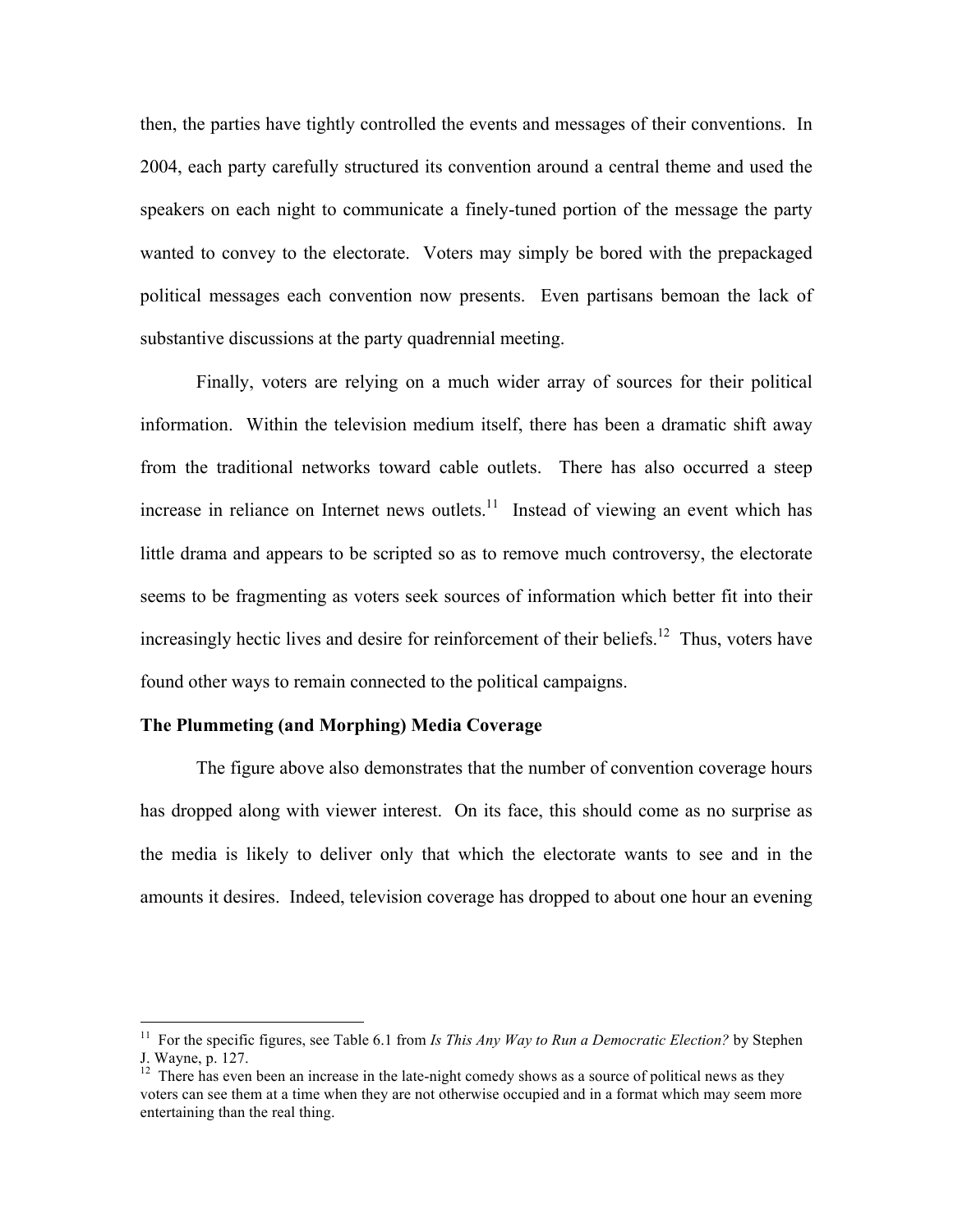during the four-day events. Television appears to have settled on covering that which voters rate as most interested in seeing – the major speeches of each night.<sup>13</sup>

In addition to "giving the viewers what they want" – or maybe do not need given their reliance on the plethora of other sources of information available to them – the television networks may have also deemed the conventions as lacking in news. The lack of suspense and general (scripted?) agreement among partisans do not make for riveting television. Television has responded by not only reducing the amount of overall convention coverage but also by increasing the amount of analysis at the convention in an effort to "liven up" the event, but even that may have begun to ring hollow among the electorate.

Despite the drop in coverage and the number of convention viewers, the electorate appears to still be engaged with the presidential election process. Zachary Karabell – in his paper from 1998, "The Rise and Fall of the Televised Political Convention" – reminds us that conventions continue to have discernible impacts on the political process. Bounces and slumps out of the conventions still affect candidate fortunes in the general election. What is – or is not – said, how it is said, and how it plays in the electorate may contribute to the ultimate outcome in November. In the age of a transforming media, voters do not have to see them on television to hear about and to be affected by the conventions.

## **The Effects of Campaign Finance Reform and Regulation on Convention Financing**

The story of the American political regime continues to be one of gradual overtime change. Over the course of 200 years, the boundaries of the nation expanded from

<sup>&</sup>lt;sup>13</sup> Voters are most interested in seeing the nominee's acceptance speech. For how voters rated other portions of the conventions, see Table 3 from "Is There a Future for On-the-Air Televised Conventions" by Thomas Patterson available at http://www.cfinst.org/eguide/partyconventions/background/papers.html.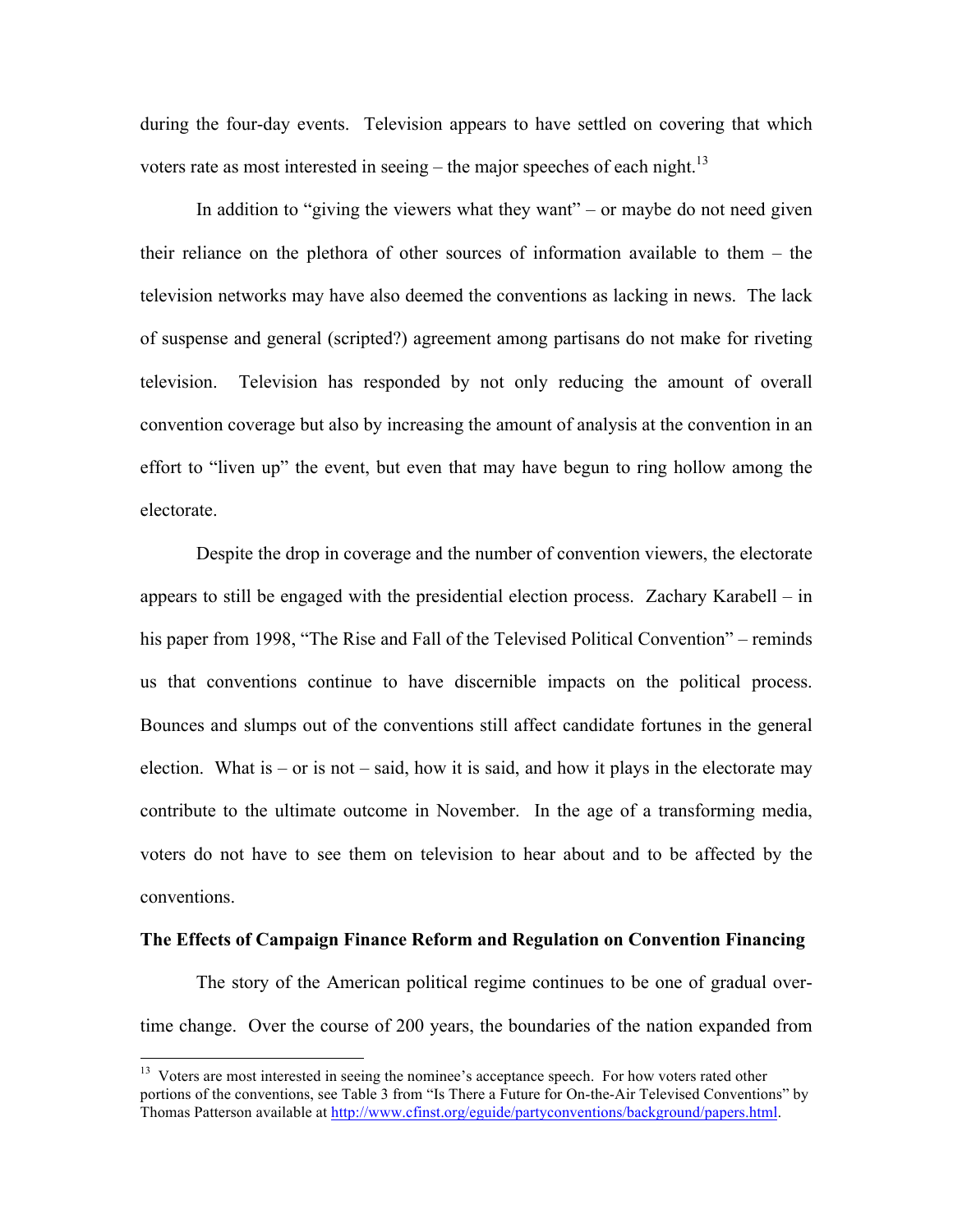east to west across the North American continent. The set of Americans eligible to vote has broadened dramatically over time from white, male property owners to any citizen aged 18 or older. Additionally, the processes of American elections – including presidential ones – have changed over time. For example, by pressing for reforms such as the secret ballot and voter registration at the turn of the last century, the Progressive movement spurred dramatic change in the voting booth.

How candidates in the American political system finance their elections has – in relatively more recent times – been a major topic for reform-minded individuals. Just as reforms to the means by which presidential candidates collect delegates toward the party nomination have changed the way all involved behave, so, too, have changes to the system of financing elections changed the behavior of candidates, political interests, and parties. This section examines the changes to the system of financing American elections and their effects on the political parties and, specifically, the conventions.

#### **A Brief History of Campaign Finance Regulation**

In 1972, Richard Nixon set what was then a record for spending in a presidential election. The subsequent Watergate scandal raised concerns about the "cleanliness" of contributions to the Nixon campaign. Shortly thereafter, Congress – by amending a 1971 campaign finance law – enacted the first major campaign finance reform legislation, the Federal Elections and Campaigns Act (FECA), Public Law 94-283. There have been several subsequent changes to campaign finance rules, all of which have had implications for the political system at large as well as for the conventions in particular.<sup>14</sup>

In 1974, Congress limited the amount which individuals could contribute to campaigns to \$1000 per candidate per election. For presidential elections, Congress

<sup>&</sup>lt;sup>14</sup> Provisions of federal campaign finance laws are available at http://www.fec.gov/finance\_law.html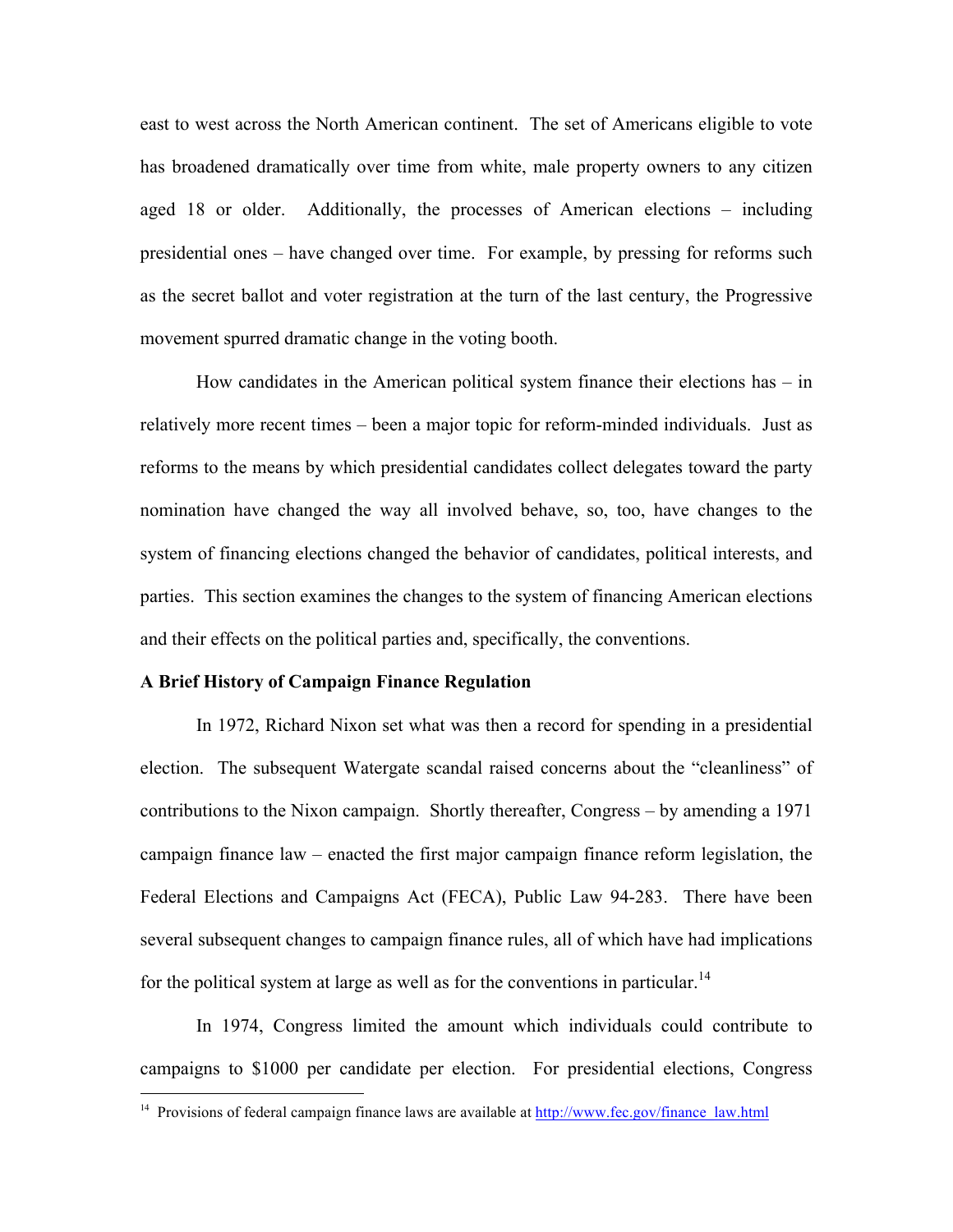established a system of public financing for both primary and general election candidates for president. This system includes a "checkoff" provision on federal income tax forms to create and to maintain a public pool of funds for presidential candidates. FECA also limited the expenditures by candidates for public office.<sup>15</sup> The campaign law further established an oversight body, the Federal Election Commission, which regulates and enforces campaign finance rules. For the parties' conventions, the law provided a public grant program for both major and minor parties to help fund their nominating conventions. Each major party receives an inflation-adjusted grant and cannot make expenditures exceeding the allocated amount.<sup>16</sup>

With the passage of the Bipartisan Campaign Finance Reform Act (BCFRA) – Public Law 107-155 – in 2002, Congress amended FECA and enacted a second major round of campaign finance reform. Among its major provisions was a doubling of the amounts which individuals can contribute to candidates to \$2000 per candidate per election, an indexing of this limit in future years to inflation rates, a ban on so-called "soft money" contributions to the political parties, restrictions on contributions by unions and corporations, and restrictions on electioneering activity by issue groups 30 days in advance of primary elections and 60 days in advance of general elections.<sup>17</sup>

In its infancy, the BCFRA proved to be quite controversial and has produced some unintended consequences. The legislation's electioneering and soft money ban provisions survived a court challenge – one based primarily on the assertion that they

<sup>&</sup>lt;sup>15</sup> The Supreme Court struck down FECA's spending limits on congressional candidates in *Buckley v. Valeo (1976)*. The decision did, however, uphold spending limits for presidential candidates choosing to take public funds available in the Presidential Election Campaign Fund. The decision also allowed

<sup>&</sup>lt;sup>16</sup> Source: 26 USC 9008. In 2004, this grant totaled \$15 million for each major party.<br><sup>17</sup> For a complete rendering of the BCFRA provisions, see <u>http://www.cfinst.org/eguide/shays.html</u>.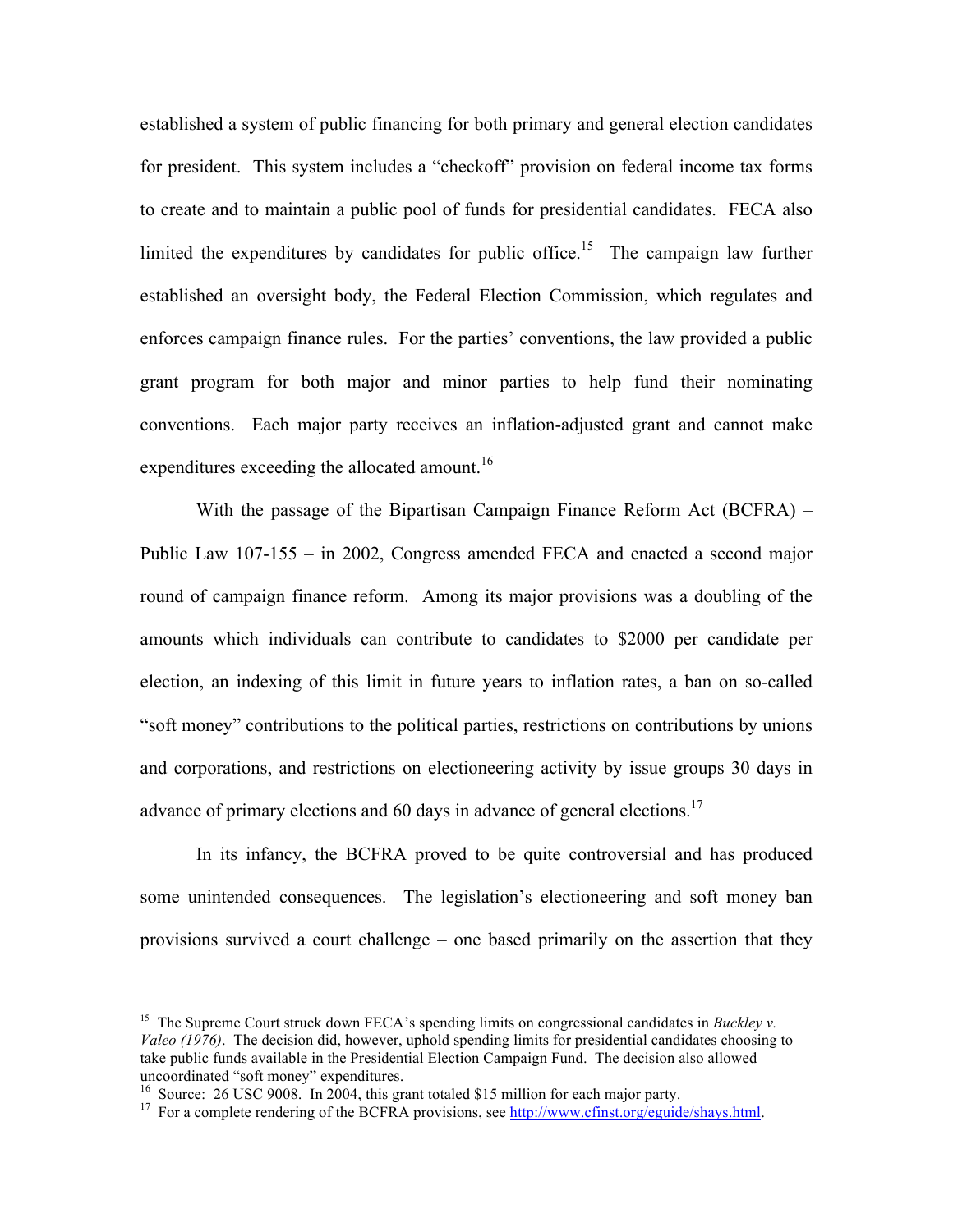violated the tenets of the U.S. Constitution's First Amendment – put forward by political groups and party representatives in *McConnell v. FEC (2004)*. Subsequent group activity in the form of 527 groups – which go unregulated by BCFRA in both the amounts of money they can raise and spend – prompted a court challenge by the act's authors.<sup>18</sup> Finally, despite reformers' claims in 2002 that the legislation would help "take money out of politics," congressional and presidential candidates have raised and spent more money than ever before. $19$ 

These campaign finance regulations have had a significant impact on the American political landscape. As the rules have changed over time, individuals, candidates, and groups have adapted well in order to find legal – if not "legitimate" – means to maximize their ability to contribute to campaigns and to raise the funds necessary to conduct campaigns in an era of the ever-increasing costs associated with crafting and disseminating a message. Given the current state of campaign regulations and if one likens campaign cash to water – which always seems to find a way around barriers – it should be no surprise to learn that some of the influence groups can have in the process may be settling into the realm of the party conventions.

#### **The Convention "Loophole" and the Growth of Group Influence**

In 1979, the Federal Election Commission issued regulations allowing host committees, organized in the cities awarded the party conventions, to contribute to party

<sup>&</sup>lt;sup>18</sup> Not only were these groups' activities unregulated but also they became campaign issues in and of themselves in the presidential election of 2004 as both major-party candidates faced well-financed attack campaigns from these groups.

<sup>&</sup>lt;sup>19</sup> The Center for Responsive Politics (www.opensecrets.org) reported that – as of August 2004 – the two major-party presidential candidates had raised almost \$600 million.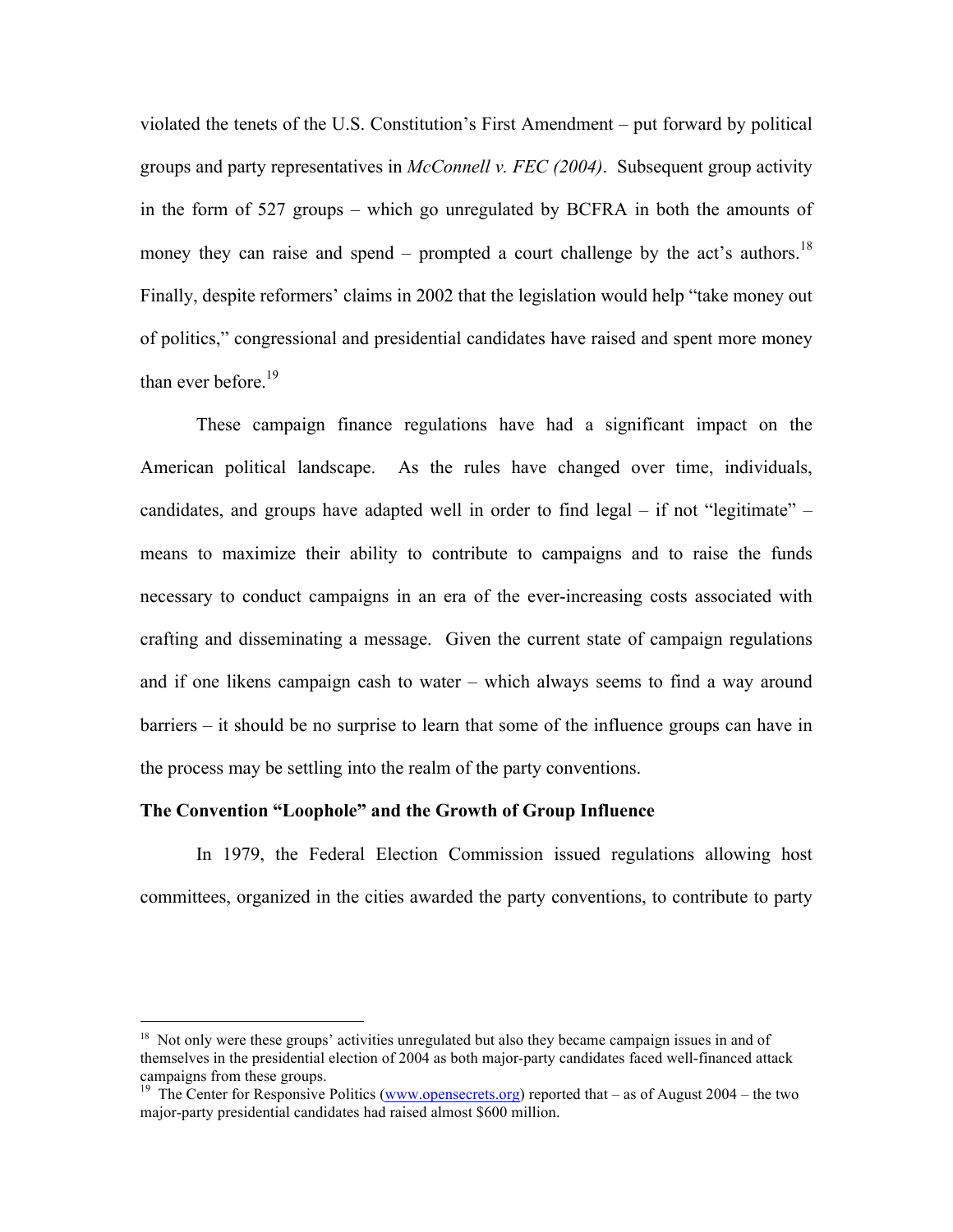committees and also allow unions and corporations to give freely to those host committees.20 Thus was born the "convention loophole."

As the FEC's interpretation of its regulations has changed, the size of this loophole has changed as well. In 2004, the Campaign Finance Institute (CFI) produced a report detailing the growth of the loophole. In it, the CFI details how the commission has – over time – relaxed its initial 1979 requirements that donors to convention host committees be "local" as well that expenditures for convention expenses be in amounts proportional to what retailers might expect to recoup during the convention.<sup>21</sup> Because these exemptions provide resources above and beyond those supplied by the public grants-in-aid established in 1974, the amounts raised (and spent) on conventions would grow exponentially in the next 20 years.

 <sup>20</sup> Source: 44 *Federal Register* 63037, 63041-42 (November 1, 1979)

<sup>&</sup>lt;sup>21</sup> Source: "The \$100 Million Exemption: Soft Money and the 2004 National Party Conventions, pp.  $1-2$ at http://www.cfinst.org/eguide/partyconventions/financing/cfistudy.html.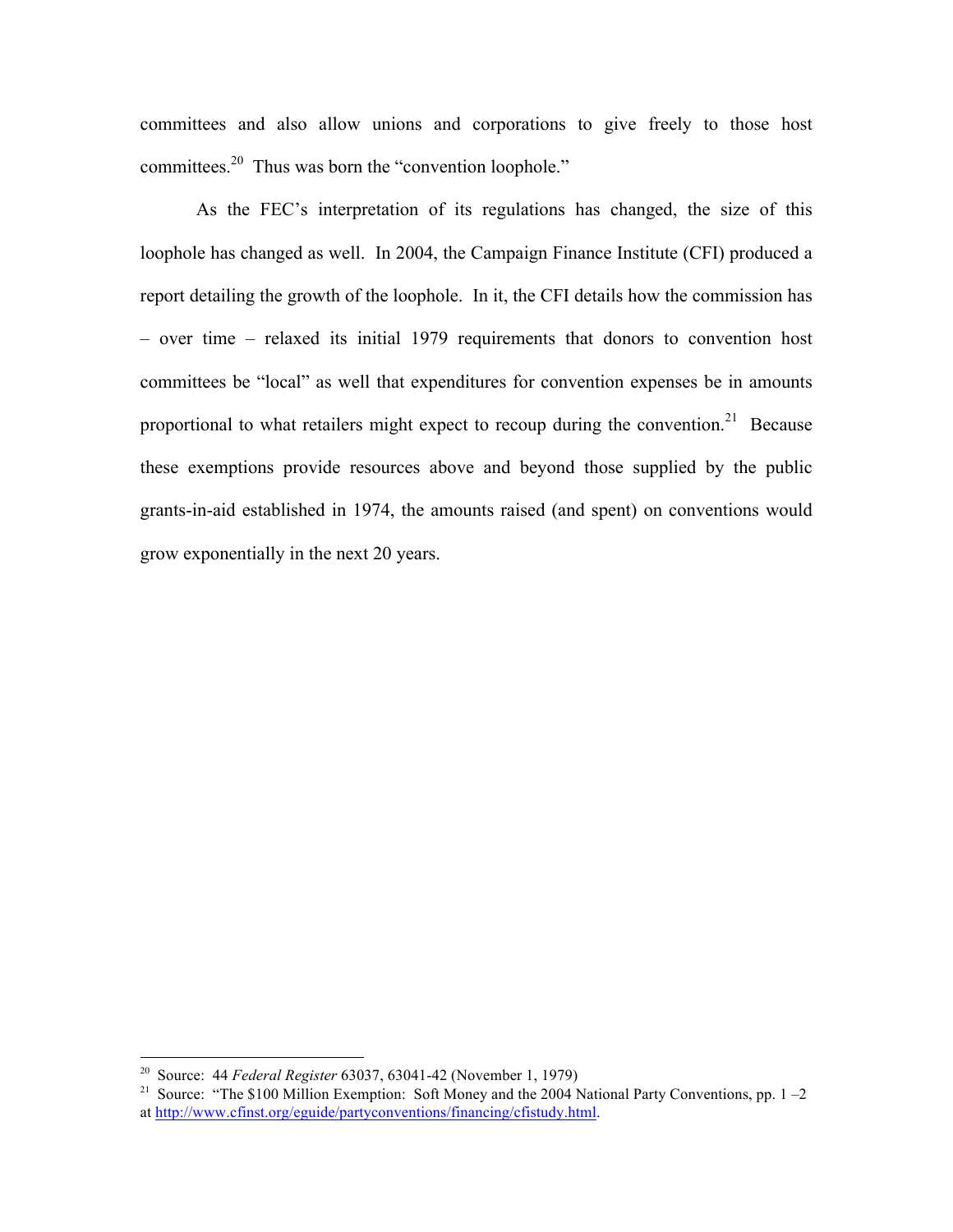

From http://www.cfinst.org/eguide/partyconventions/financing/conventions101.html. Reproduced with permission of the Campaign Finance Institute.

The figure above demonstrates this dramatic growth in contributions to the party conventions. First, one can see clearly the identical blocks of federal grants-in-aid given to the major parties every four years; these are indexed to inflation, amounted to just under \$15 million in the 2004 cycle, and derive from the Presidential Election Campaign Fund *before* any candidate receives matching funds. Second, despite some variation in their contributions, it is clear that local and state governments view the conventions as worthwhile investments for their economies.<sup>22</sup> Finally, and most importantly as to the concerns raised by reformers, there has occurred a marked rise in the amounts of funds

# Contributions to Major Party Presidential Nomination

<sup>&</sup>lt;sup>22</sup> If not in the short term – as Boston discovered in 2004 with a negligible economic impact – then perhaps in the long term as an intense week-long promotion of the host city as a tourist destination.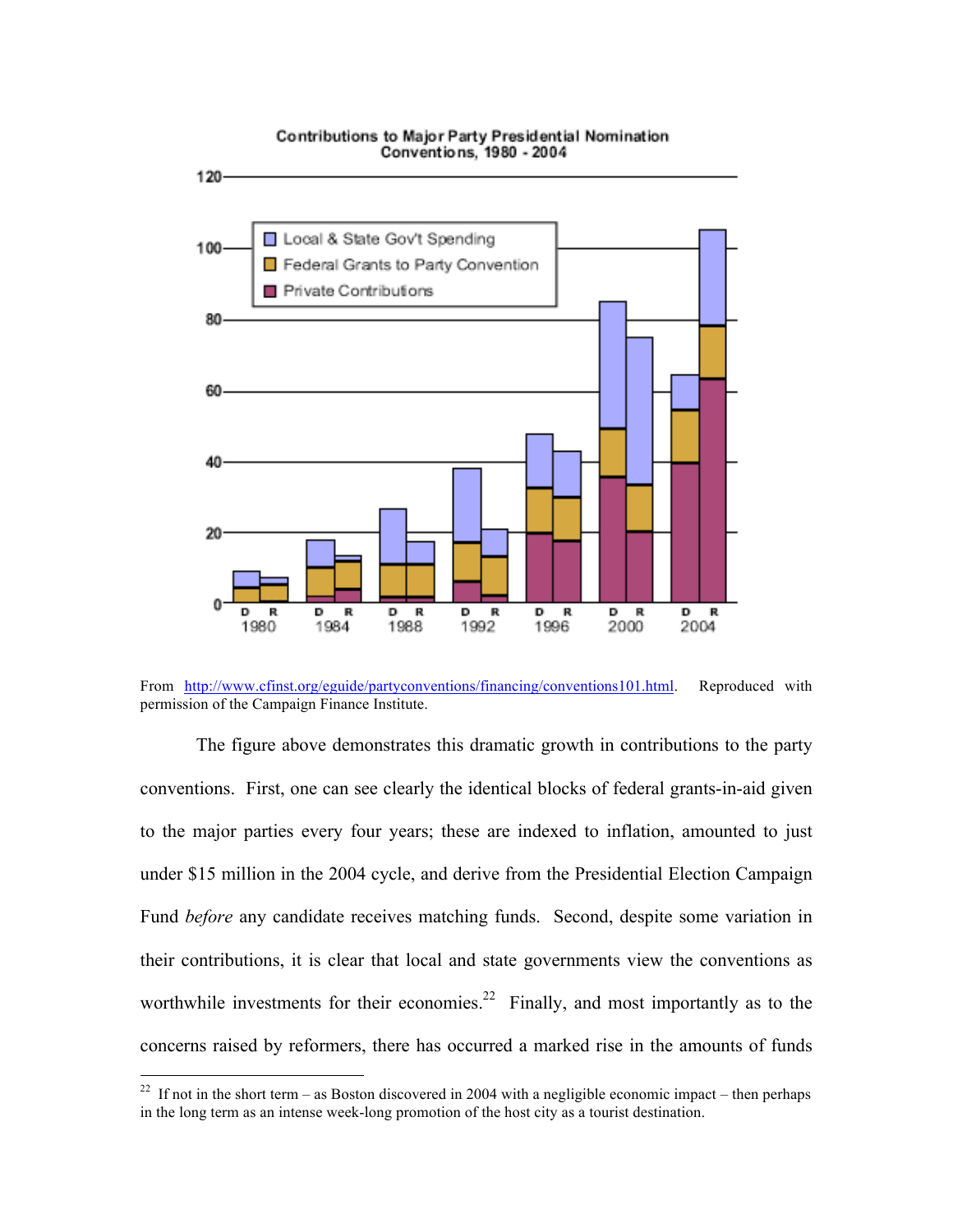contributed by individuals and groups. Between the two major-party gatherings of 2004, the convention loophole generated \$100 million in private donations, up from \$9 million a scant three cycles earlier.

The Campaign Finance Institute report characterizes this growth in private contributions as "inconsistent with the spirit, if not the letter, of BCRA's ban on national party soft money." Further, the CFI recommends that political parties pay for convention expenses with "hard" dollars – ones contributed to the parties under the regulated limits of campaign finance rules – and that host committees raise soft money for "civic promotion activities" only.<sup>23</sup> Doing so would tighten the convention loophole and reduce group influence in the nominating process. Recalling that changing the rules potentially alters outcomes, however, gives one pause to examine the implications of the full implementation of CFI's recommendations on financing nominating conventions.

First, conventions – and by extension the entire political process – have become extremely expensive undertakings. Figures from the Campaign Finance Institute's report provide a surprising glimpse at the enormous amounts of money necessary to conduct the conventions. The institute reports the two parties were expected to spend, combined, a total of \$76 million of the \$100 million in private contributions on facilities, computer and technical support, and transportation.<sup>24</sup> These are costs associated with simply "putting on" the events, ones that are certainly likely to rise in the future. In 2004, requiring the parties to use hard dollars – in conjunction with BCFRA's \$25,000 maximum on donations to the party – would have compelled them to raise funds from *at* 

<sup>&</sup>lt;sup>23</sup> Source: "The \$100 Million Exemption: Soft Money and the 2004 National Party Conventions, p. 42 at http://www.cfinst.org/eguide/partyconventions/financing/cfistudy.html.

<sup>&</sup>lt;sup>24</sup> Source: "The \$100 Million Exemption: Soft Money and the 2004 National Party Conventions, p. 7 at http://www.cfinst.org/eguide/partyconventions/financing/cfistudy.html.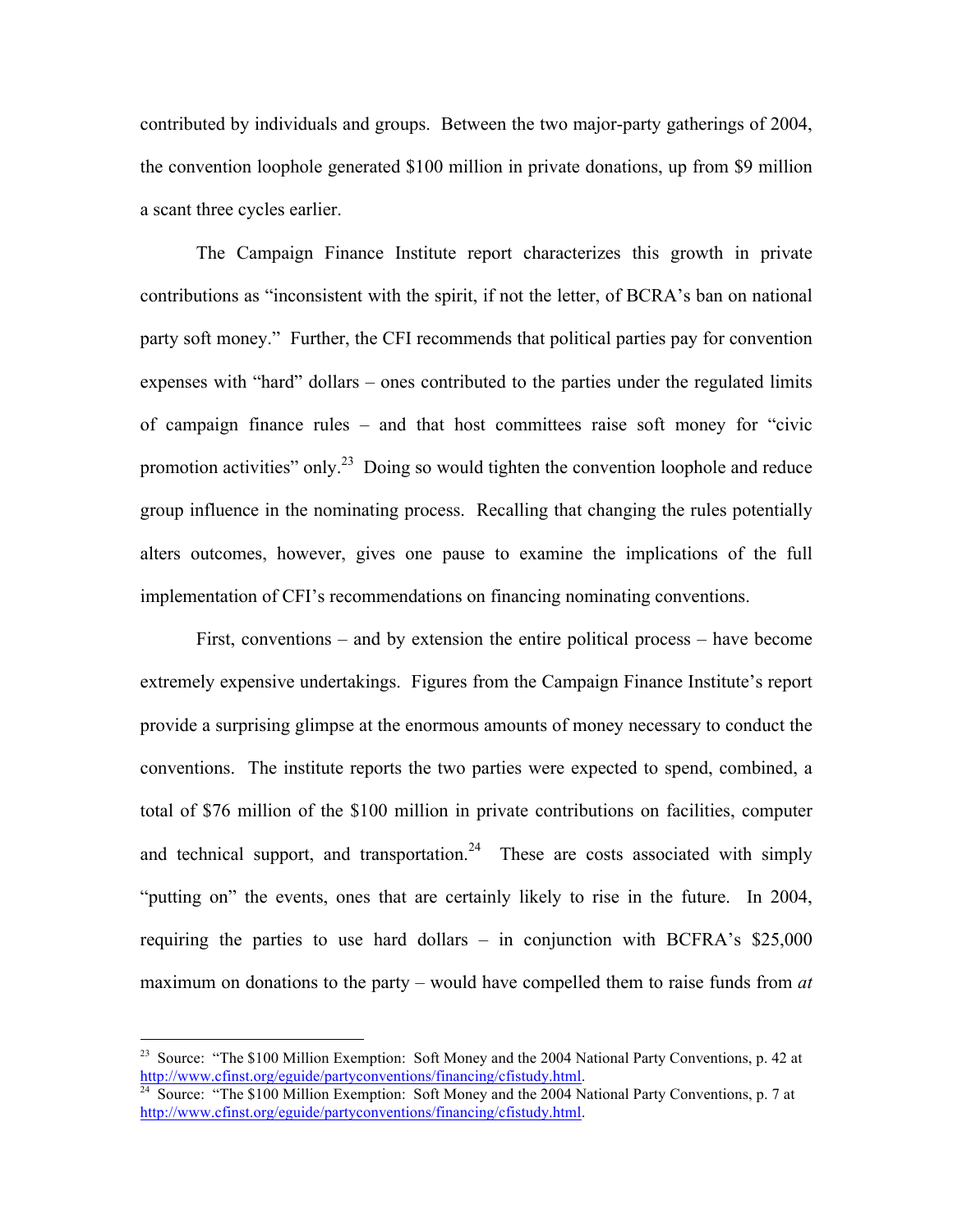*least 3040 different* individuals if not more so as the number of donors willing to give at that level is constrained.<sup>25</sup>

Second, the massive fundraising effort simply to hold their quadrennial meetings would detract from the parties' other, equally important functions in the American political regime. Parties serve important functions beyond nominating candidates for election and seeking to win those contests. Besides contesting elections, the parties are vehicles by which new participants get their first experience in the political world. For better or worse, the political socialization process occurs in the context of the major political parties as parents pass on their political values which – in turn – form the basis and energy of a generational renewal of the body politic. The adoption of the recommendations in the CFI report would likely compel the parties to choose between raising money for their conventions and doing this important outreach work.

Because these donations are made to host committees and other entities with the short-term interests of attracting conventions and then hosting them, the current system of financing conventions does not provide the electorate with any means to punish tainted donations; simply put, private donations cannot be tied directly to the parties. It is, however, possible for the political parties to assist in reducing the perceived corruption of the current process without impairing their ability to perform important political socialization functions. Allowing parties to raise unregulated soft money for the dedicated purpose of financing their conventions would unite concerns about the sources of the money to entities with their long-term electoral interests in avoiding scandal. At the same time, the parties could remain important players in the process by which citizens

 $25$  To see just how constrained the donor population is, one may find relevant numbers at given contribution levels at http://www.opensecrets.org/bigpicture/donordemographics.asp?cycle=2002. In the last presidential cycle, 1999 - 2000, about 14,900 Americans gave more than \$10,000.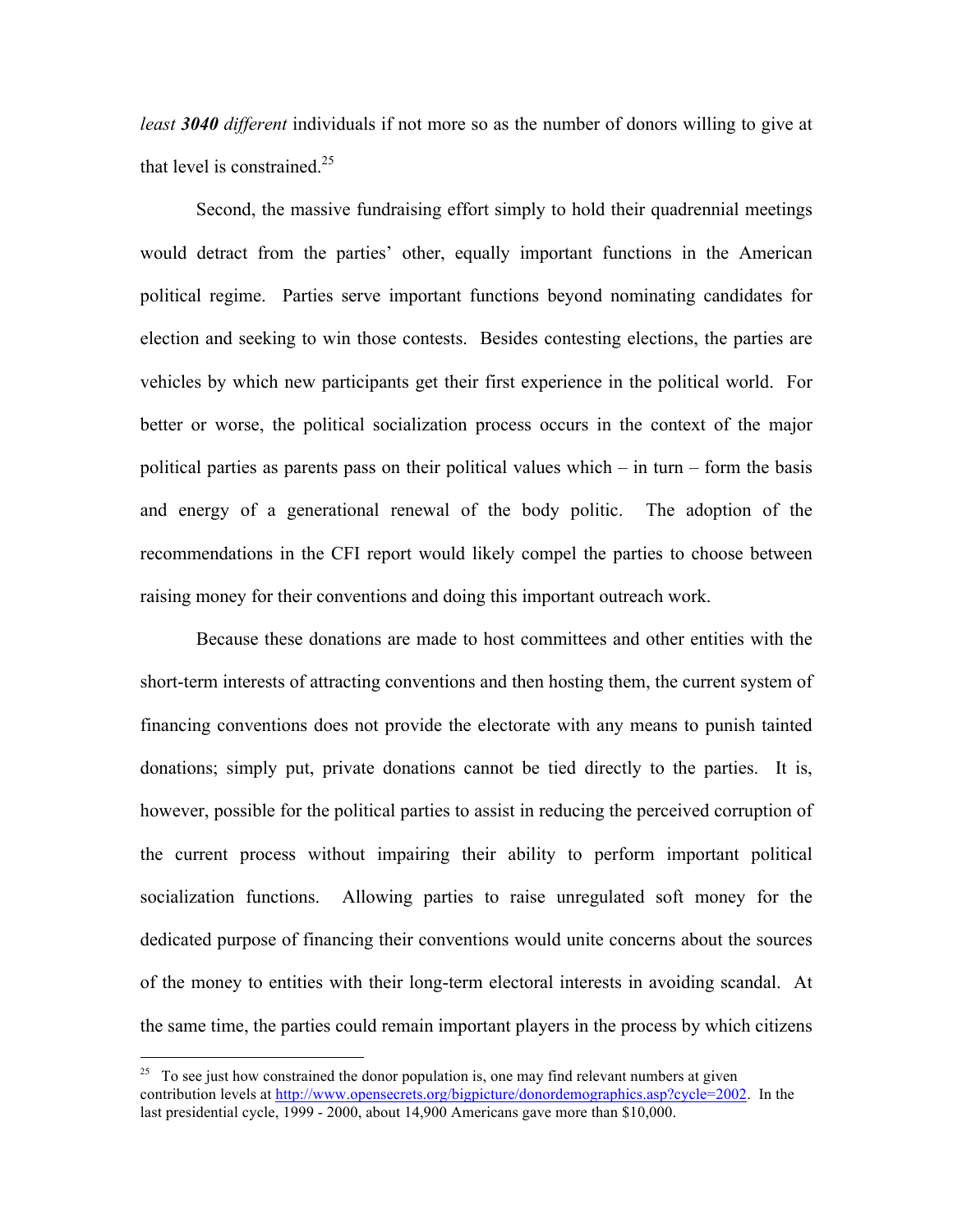participate in their government. Ideally, placing the responsibility in the hands of the parties – instead of host committees – would assuage reformers' concerns about soft money continuing as part of the process of convention financing.

#### **The Continued Importance of Conventions in a Period of Change**

Given that the nomination process has lost much of its suspense, that the electorate and the media seem to have "tuned out" to the four-day party meetings, and that they have become expensive undertakings fraught with potential corruption and influence by donors, one might assume that conventions have lost their value in the American political system. Despite all of these concerns, however, they continue to serve important roles and deserve to continue to occupy a place in the presidential election process. That the quadrennial party meetings serve as showcases for the basic political values of the American regime, are a means by which candidates can "fire up" the troops and build support for future campaigns, and function as vehicles through which the political socialization process occurs cements them firmly in the American political process.

First, political parties – like any other membership organizations desiring to perpetuate themselves – must act to pass on their "lore." The national party meeting once every four years provides a singularly unique opportunity for members to renew connections and unify to get their nominee elected. Further, partisans can use their conventions to make new connections for future battles and races at state and local levels.

Second, the conventions provide an early opportunity for party candidates to begin the next "invisible primary." As noted earlier, the high demand for early support and resources has stretched the length of presidential elections beyond the four-year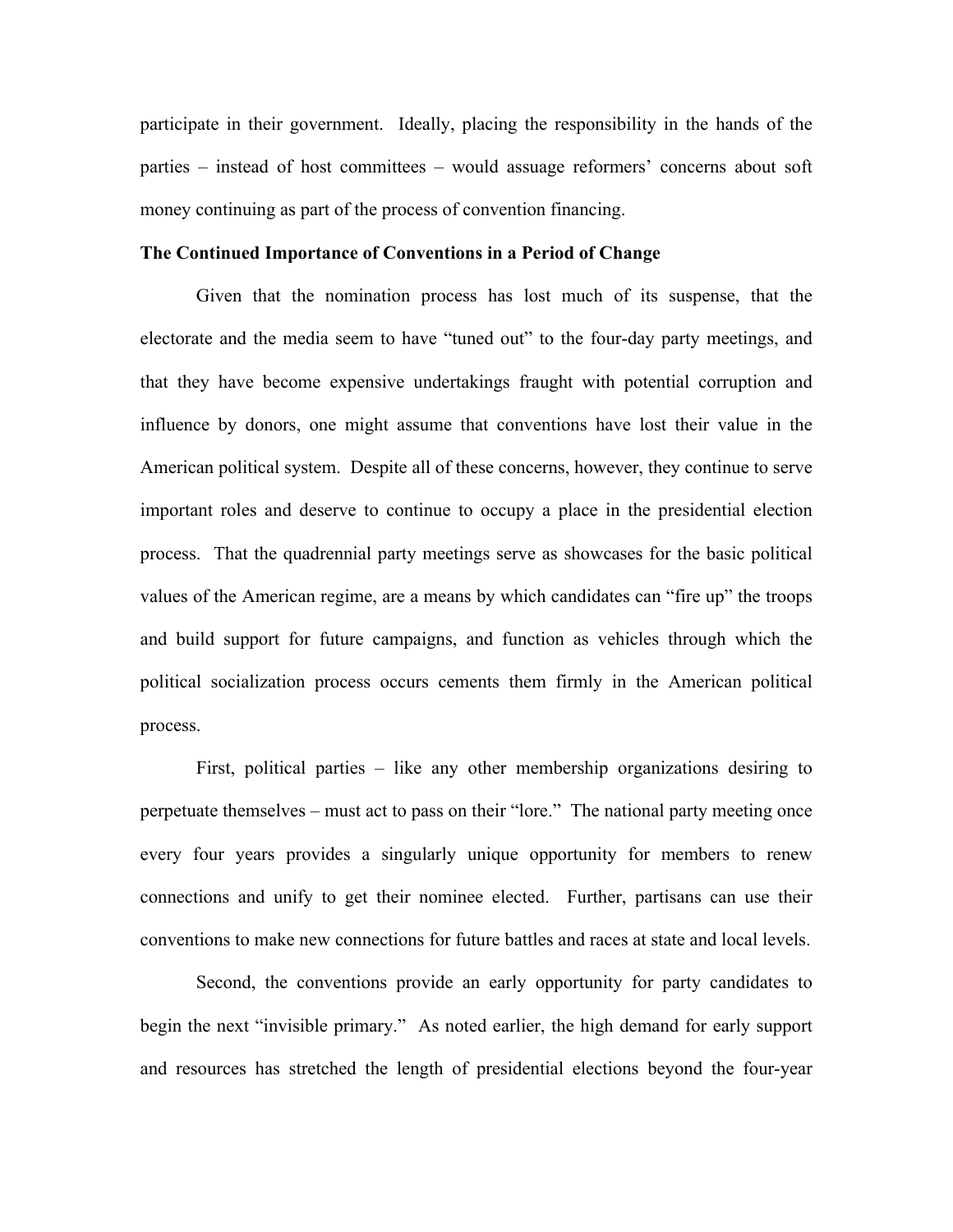mark. The conventions provide a centralized opportunity for would-be candidates for president to meet important state party officials. Given their place at the beginning of the process, the Iowa and New Hampshire convention delegates receive extra attention from those considering a run for the White House. In addition to trying out their "stump" speeches and glad-handing prominent state officials, potential candidates can exhort the delegates to work hard for the current nominee.

Finally, conventions play an important role in the political socialization process. Delegates bring their children and other family members along to experience the circus atmosphere and to learn about the political process. Important values – such as solving political differences through the use of persuasion tactics and not violence – of our political society are passed on to the next generation. Thus, the republic is reenergized once every four years as both parties meet in convention. In recent cycles, both major parties have emphasized this important function by holding special youth-oriented events during the week and including youths in the convention programs.  $2<sup>6</sup>$ 

Of all of the rituals of American politics, only the presidential inauguration ceremony provides some of the same important – and intangible – benefits by emphasizing the republic's basic values of civil partisanship and conflict resolution. The conventions, however, represent unique opportunities for participatory politics. Concerns expressed over the modern conventions' lack of suspense, the dwindling voter interest and media coverage in them, and the large degree to which private contributions have

 $26$  As an example, in New York in 2004, the GOP introduced "convention jockeys," interviewers on the convention floor and at remote locations, in an ostensible effort to provide more variation in its convention program and to – perhaps – reach out to the MTV culture by emulating the music television channel's "VJ" (video jockey) concept.